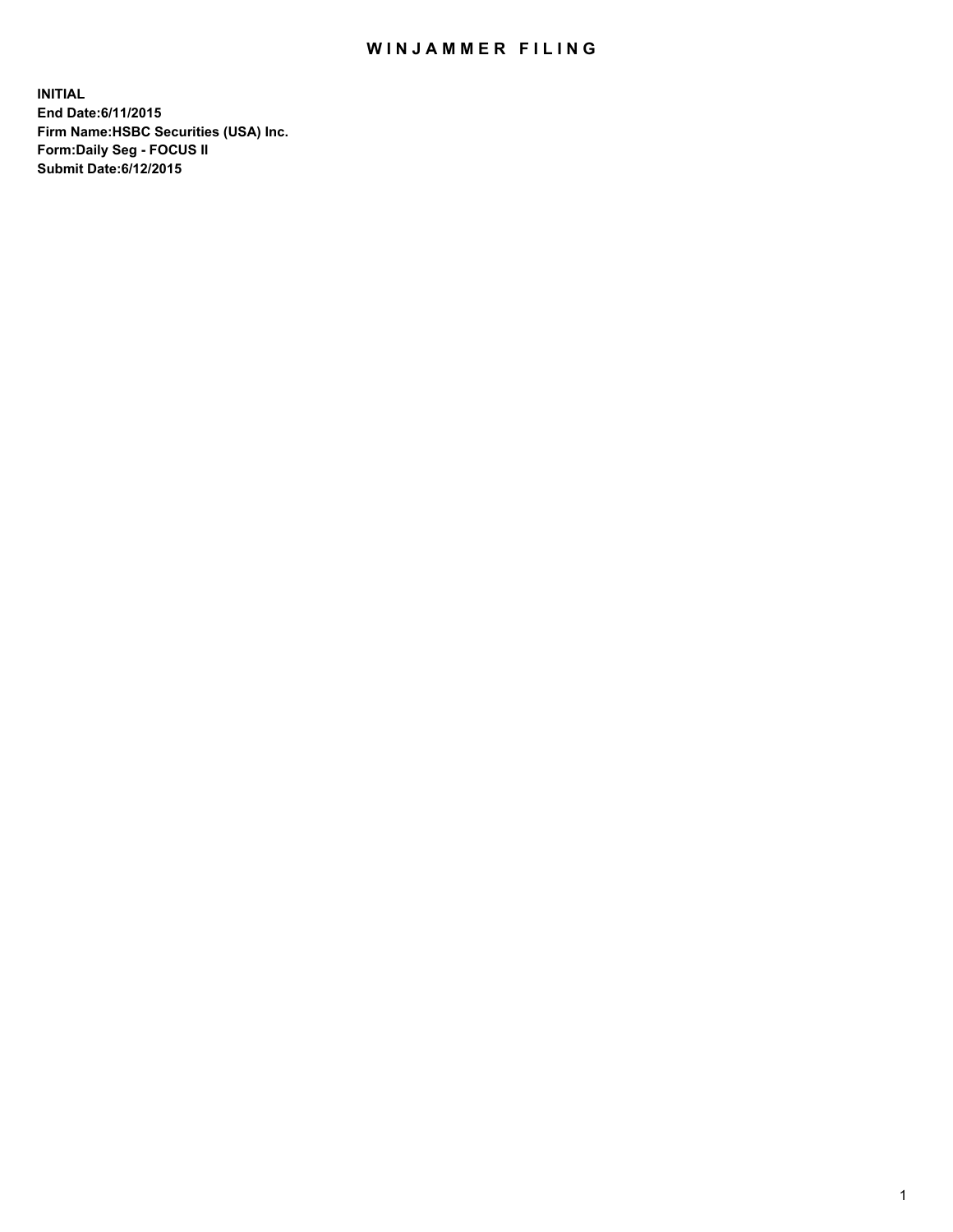## **INITIAL End Date:6/11/2015 Firm Name:HSBC Securities (USA) Inc. Form:Daily Seg - FOCUS II Submit Date:6/12/2015 Daily Segregation - Cover Page**

| Name of Company<br><b>Contact Name</b><br><b>Contact Phone Number</b><br><b>Contact Email Address</b>                                                                                                                                                                                                                          | <b>HSBC Securities (USA) Inc.</b><br>Steven richardson<br>212-525-6445<br>steven.richardson@us.hsbc.com |
|--------------------------------------------------------------------------------------------------------------------------------------------------------------------------------------------------------------------------------------------------------------------------------------------------------------------------------|---------------------------------------------------------------------------------------------------------|
| FCM's Customer Segregated Funds Residual Interest Target (choose one):<br>a. Minimum dollar amount: ; or<br>b. Minimum percentage of customer segregated funds required:%; or<br>c. Dollar amount range between: and; or<br>d. Percentage range of customer segregated funds required between: % and %.                        | 50,000,000<br>0 <sub>0</sub><br>0 <sub>0</sub>                                                          |
| FCM's Customer Secured Amount Funds Residual Interest Target (choose one):<br>a. Minimum dollar amount: ; or<br>b. Minimum percentage of customer secured funds required:%; or<br>c. Dollar amount range between: and; or<br>d. Percentage range of customer secured funds required between:% and%.                            | 10,000,000<br><u>0</u><br>0 <sub>0</sub><br>0 <sub>0</sub>                                              |
| FCM's Cleared Swaps Customer Collateral Residual Interest Target (choose one):<br>a. Minimum dollar amount: ; or<br>b. Minimum percentage of cleared swaps customer collateral required:% ; or<br>c. Dollar amount range between: and; or<br>d. Percentage range of cleared swaps customer collateral required between:% and%. | 70,000,000<br>00<br><u>00</u>                                                                           |

Attach supporting documents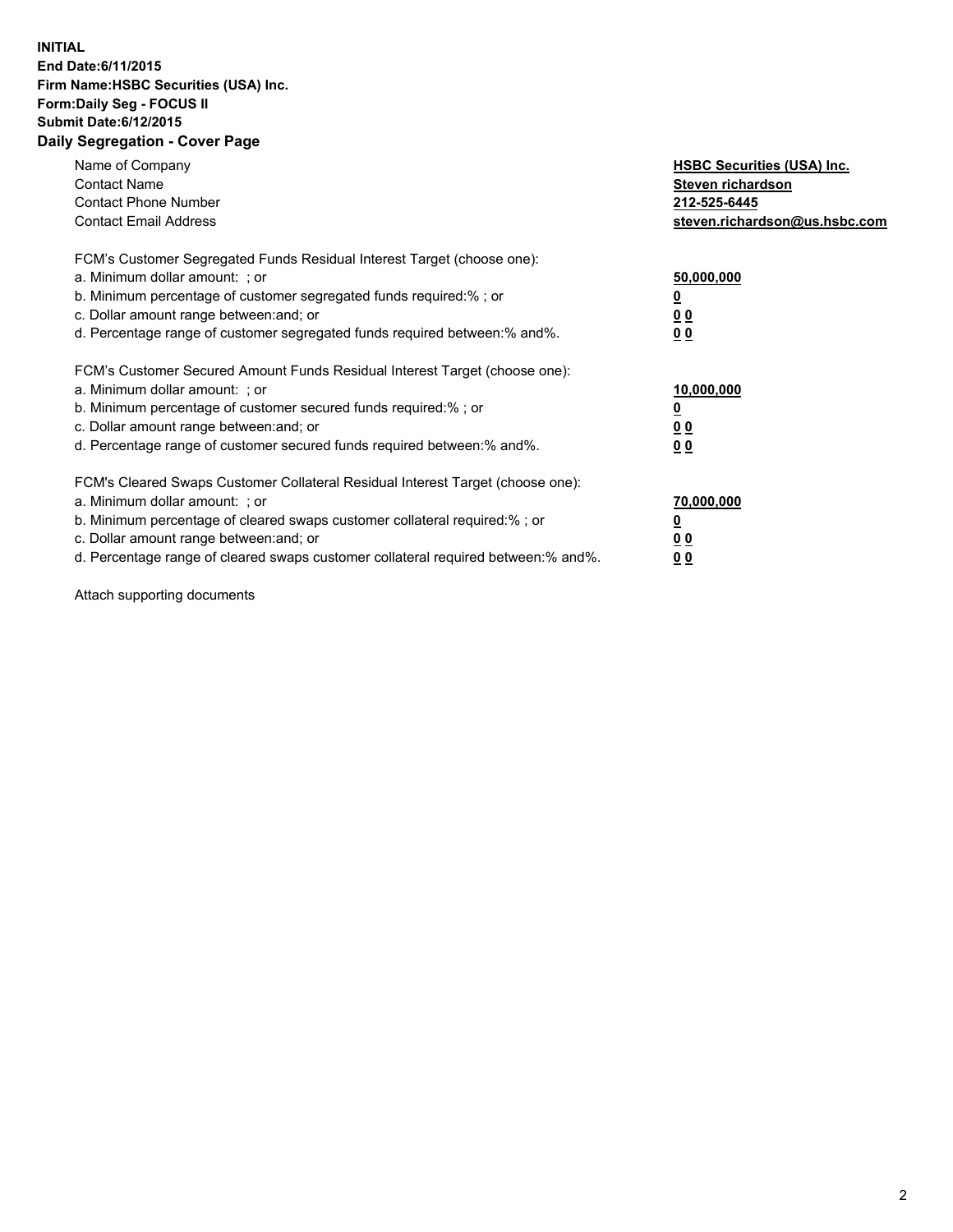**INITIAL End Date:6/11/2015 Firm Name:HSBC Securities (USA) Inc. Form:Daily Seg - FOCUS II Submit Date:6/12/2015 Daily Segregation - Secured Amounts**

|          | Foreign Futures and Foreign Options Secured Amounts                                                        |                                        |
|----------|------------------------------------------------------------------------------------------------------------|----------------------------------------|
|          | Amount required to be set aside pursuant to law, rule or regulation of a foreign                           | $0$ [7305]                             |
|          | government or a rule of a self-regulatory organization authorized thereunder                               |                                        |
| 1.       | Net ledger balance - Foreign Futures and Foreign Option Trading - All Customers                            |                                        |
|          | A. Cash                                                                                                    | 68,843,247 [7315]                      |
|          | B. Securities (at market)                                                                                  | 39,973,247 [7317]                      |
| 2.       | Net unrealized profit (loss) in open futures contracts traded on a foreign board of trade                  | $-3,708,066$ [7325]                    |
| 3.       | Exchange traded options                                                                                    |                                        |
|          | a. Market value of open option contracts purchased on a foreign board of trade                             | $0$ [7335]                             |
|          | b. Market value of open contracts granted (sold) on a foreign board of trade                               | $0$ [7337]                             |
| 4.       | Net equity (deficit) (add lines 1.2. and 3.)                                                               | 105,108,428 [7345]                     |
| 5.       | Account liquidating to a deficit and account with a debit balances - gross amount                          | 53,872 [7351]                          |
|          | Less: amount offset by customer owned securities                                                           | -52,228 [7352] 1,644 [7354]            |
| 6.       | Amount required to be set aside as the secured amount - Net Liquidating Equity                             | 105,110,072 [7355]                     |
|          | Method (add lines 4 and 5)                                                                                 |                                        |
| 7.       | Greater of amount required to be set aside pursuant to foreign jurisdiction (above) or line                | 105,110,072 [7360]                     |
|          | 6.                                                                                                         |                                        |
|          | FUNDS DEPOSITED IN SEPARATE REGULATION 30.7 ACCOUNTS                                                       |                                        |
| 1.       | Cash in banks                                                                                              |                                        |
|          | A. Banks located in the United States                                                                      | 30,957,441 [7500]                      |
|          | B. Other banks qualified under Regulation 30.7                                                             | 0 [7520] 30,957,441 [7530]             |
| 2.       | Securities                                                                                                 |                                        |
|          | A. In safekeeping with banks located in the United States                                                  | 39,973,247 [7540]                      |
|          | B. In safekeeping with other banks qualified under Regulation 30.7                                         | 0 [7560] 39,973,247 [7570]             |
| 3.       | Equities with registered futures commission merchants                                                      |                                        |
|          | A. Cash                                                                                                    | $0$ [7580]                             |
|          | <b>B.</b> Securities                                                                                       | $0$ [7590]                             |
|          | C. Unrealized gain (loss) on open futures contracts                                                        | $0$ [7600]                             |
|          | D. Value of long option contracts                                                                          | $0$ [7610]                             |
|          | E. Value of short option contracts                                                                         | 0 [7615] 0 [7620]                      |
| 4.       | Amounts held by clearing organizations of foreign boards of trade                                          |                                        |
|          | A. Cash                                                                                                    | $Q$ [7640]                             |
|          | <b>B.</b> Securities                                                                                       | $0$ [7650]                             |
|          | C. Amount due to (from) clearing organization - daily variation                                            | $0$ [7660]                             |
|          | D. Value of long option contracts                                                                          | $0$ [7670]                             |
|          | E. Value of short option contracts                                                                         | 0 [7675] 0 [7680]                      |
| 5.       | Amounts held by members of foreign boards of trade                                                         |                                        |
|          | A. Cash                                                                                                    | 61,622,794 [7700]                      |
|          | <b>B.</b> Securities                                                                                       | $0$ [7710]                             |
|          | C. Unrealized gain (loss) on open futures contracts                                                        | -3,708,066 [7720]                      |
|          | D. Value of long option contracts                                                                          | $0$ [7730]                             |
|          | E. Value of short option contracts                                                                         | 0 [7735] 57,914,728 [7740]             |
| 6.<br>7. | Amounts with other depositories designated by a foreign board of trade                                     | $0$ [7760]                             |
| 8.       | Segregated funds on hand<br>Total funds in separate section 30.7 accounts                                  | $0$ [7765]                             |
| 9.       |                                                                                                            | 128,845,416 [7770]                     |
|          | Excess (deficiency) Set Aside for Secured Amount (subtract line 7 Secured Statement<br>Page 1 from Line 8) | 23,735,344 [7380]                      |
| 10.      | Management Target Amount for Excess funds in separate section 30.7 accounts                                |                                        |
| 11.      | Excess (deficiency) funds in separate 30.7 accounts over (under) Management Target                         | 10,000,000 [7780]<br>13,735,344 [7785] |
|          |                                                                                                            |                                        |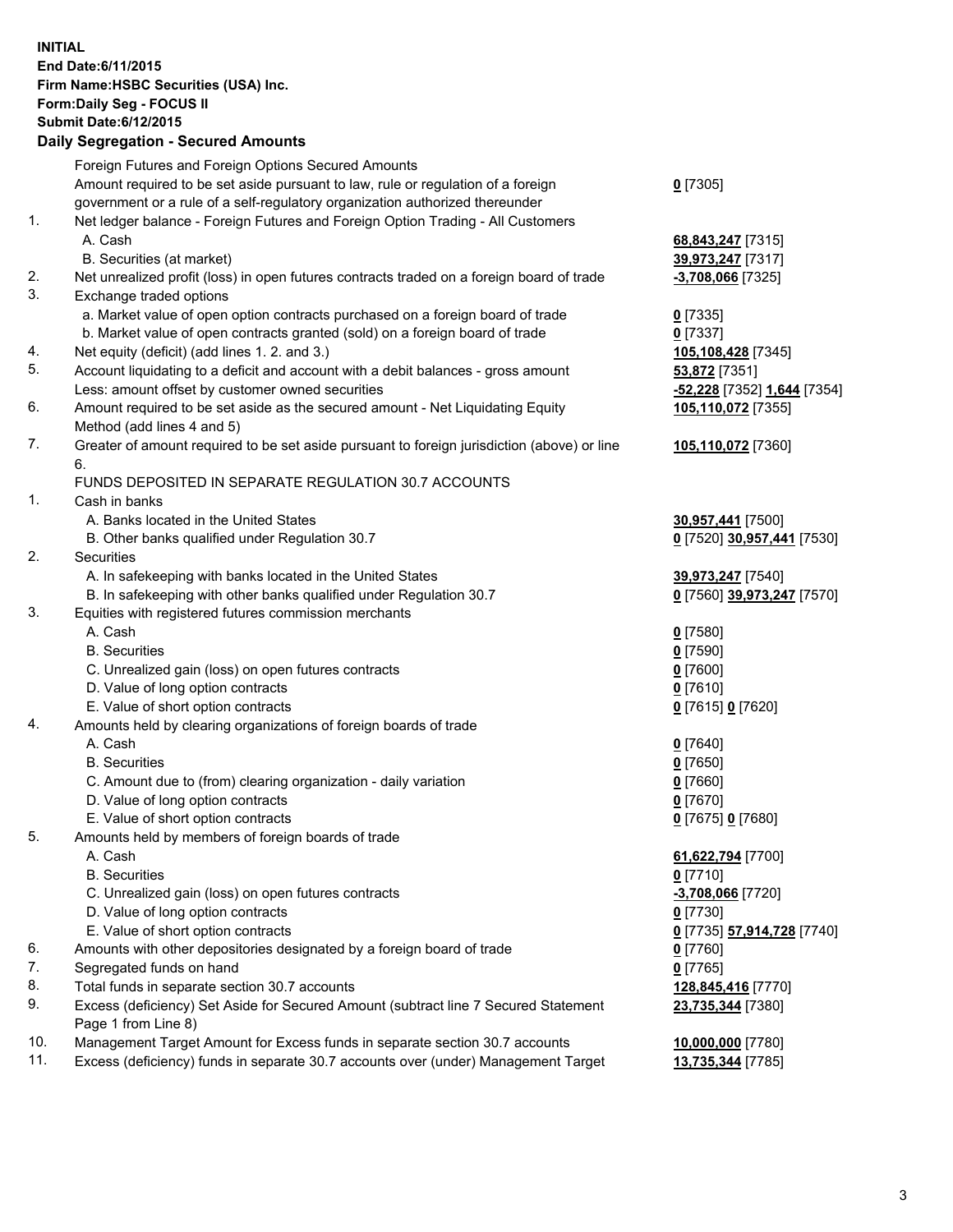| <b>INITIAL</b> | End Date: 6/11/2015<br>Firm Name: HSBC Securities (USA) Inc.                                   |                                          |
|----------------|------------------------------------------------------------------------------------------------|------------------------------------------|
|                | Form: Daily Seg - FOCUS II                                                                     |                                          |
|                | <b>Submit Date:6/12/2015</b>                                                                   |                                          |
|                | Daily Segregation - Segregation Statement                                                      |                                          |
|                | SEGREGATION REQUIREMENTS(Section 4d(2) of the CEAct)                                           |                                          |
| 1.             | Net ledger balance                                                                             |                                          |
|                | A. Cash                                                                                        |                                          |
|                | B. Securities (at market)                                                                      | 190,663,076 [7010]<br>652,604,023 [7020] |
| 2.             | Net unrealized profit (loss) in open futures contracts traded on a contract market             | 133,494,872 [7030]                       |
| 3.             | Exchange traded options                                                                        |                                          |
|                | A. Add market value of open option contracts purchased on a contract market                    | 101,364,250 [7032]                       |
|                | B. Deduct market value of open option contracts granted (sold) on a contract market            | <b>4,834,332</b> [7033]                  |
| 4.             | Net equity (deficit) (add lines 1, 2 and 3)                                                    | 1,073,291,889 [7040]                     |
| 5.             | Accounts liquidating to a deficit and accounts with                                            |                                          |
|                | debit balances - gross amount                                                                  | 3,032,482 [7045]                         |
|                | Less: amount offset by customer securities                                                     | -3,032,481 [7047] 1 [7050]               |
| 6.             | Amount required to be segregated (add lines 4 and 5)                                           | 1,073,291,890 [7060]                     |
|                | FUNDS IN SEGREGATED ACCOUNTS                                                                   |                                          |
| 7.             | Deposited in segregated funds bank accounts                                                    |                                          |
|                | A. Cash                                                                                        | 10,845,983 [7070]                        |
|                | B. Securities representing investments of customers' funds (at market)                         | $0$ [7080]                               |
|                | C. Securities held for particular customers or option customers in lieu of cash (at            | 185,359,576 [7090]                       |
|                | market)                                                                                        |                                          |
| 8.             | Margins on deposit with derivatives clearing organizations of contract markets                 |                                          |
|                | A. Cash                                                                                        | 264,375,093 [7100]                       |
|                | B. Securities representing investments of customers' funds (at market)                         | 117,198,398 [7110]                       |
|                | C. Securities held for particular customers or option customers in lieu of cash (at            | 467,244,447 [7120]                       |
|                | market)                                                                                        |                                          |
| 9.             | Net settlement from (to) derivatives clearing organizations of contract markets                | -14,164,074 [7130]                       |
| 10.            | Exchange traded options                                                                        |                                          |
|                | A. Value of open long option contracts                                                         | 101,364,250 [7132]                       |
|                | B. Value of open short option contracts                                                        | 4,834,332 [7133]                         |
| 11.            | Net equities with other FCMs                                                                   |                                          |
|                | A. Net liquidating equity                                                                      | 49,477,558 [7140]                        |
|                | B. Securities representing investments of customers' funds (at market)                         | $0$ [7160]                               |
|                | C. Securities held for particular customers or option customers in lieu of cash (at<br>market) | $0$ [7170]                               |
| 12.            | Segregated funds on hand                                                                       | $0$ [7150]                               |
| 13.            | Total amount in segregation (add lines 7 through 12)                                           | 1,176,866,899 [7180]                     |
| 14.            | Excess (deficiency) funds in segregation (subtract line 6 from line 13)                        | 103,575,009 [7190]                       |
| 15.            | Management Target Amount for Excess funds in segregation                                       | 50,000,000 [7194]                        |
| 16.            | Excess (deficiency) funds in segregation over (under) Management Target Amount                 | 53,575,009 [7198]                        |
|                | <b>Excess</b>                                                                                  |                                          |